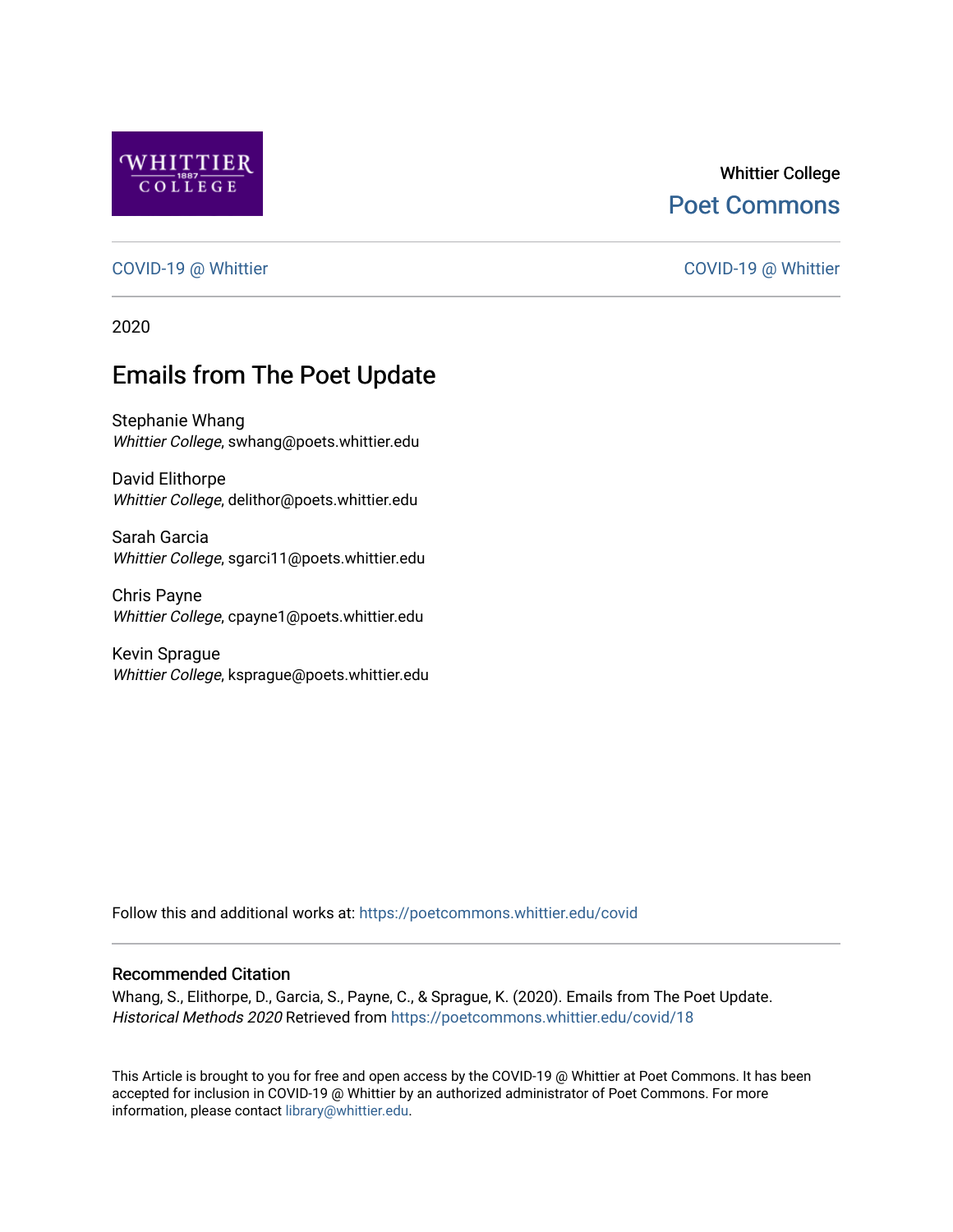### Emails from *The Poet Updates*

1. Date: 3.17.20

- First Email Response, Three days after College's decision to move online for remainder of Spring semester
- "In response to the COVID-19 outbreak and Whittier's move to remote learning, departments across campus have come together to provide news, updates, reminders, and resources to help everyone navigate the rest of the semester. Make sure to look through each section thoroughly for links to more information. The Poet Update will be your source for all essential campus news and information. This information will also be posted online."

### 2. Date: 3.20.20

- Section 1, Student Field-work Changes for Spring 2020/Fall 2020
- "In response to the public health crisis, Whittier College is suspending support for all inperson fieldwork and internships until further notice. Fieldwork may continue only in cases where online conferencing, online work assignments—i.e., telecommuting—are possible and appropriate. Whittier is NOT cancelling the field courses. Contact your supervising faculty member or field director to explore the possibility of alternate learning opportunities. The Dean has instructed all faculty to work closely with students, particularly those required to gain hands-on experience prior to graduation, to identify alternative routes to completing course requirements, if possible."
- Students who were involved in some form of externship, internship, and/or fieldwork had to consult with their professors regarding their learning outcomes and completion of their assignments. Although this concerns a small proportion of students, the consequence of this was the halt on the potential learning goals that students had in mind prior to transitioning online. This email tells us that students with these learning goals and expectations perhaps never fully grasped or gained some of the skills from their fieldwork, aside from the materials presented online or in the classroom prior to moving classes online COVID-19. This email indicates that there were challenges to those who had fieldwork assignments for their classes.

# 3. Date: 3.24.20

- Section 1. Office of the Registrar, Update on Course Withdrawal
- "The last day to withdraw from a course has been extended to March 27, 2020. Students can contact the Office of the Registrar at registrar@whittier.edu or 562.907.4241. Please leave a voicemail if there is no answer. Staff is monitoring emails and voicemail messages Monday through Friday, 8 a.m. - 5 p.m., PST, and will respond as quickly as possible."
- 4. Date: 3.27.20
	- Section 2. Whittier College's Move To Credit/No-Credit Option for students
	- "Any\* course may be taken credit/no credit. The deadline for students to request to switch from graded to the credit/no credit option for Spring 2020 is Friday, April 24. Students must complete/submit the credit/no credit form available online. Once a student completes the credit/no credit form online, the Registrar will make the change to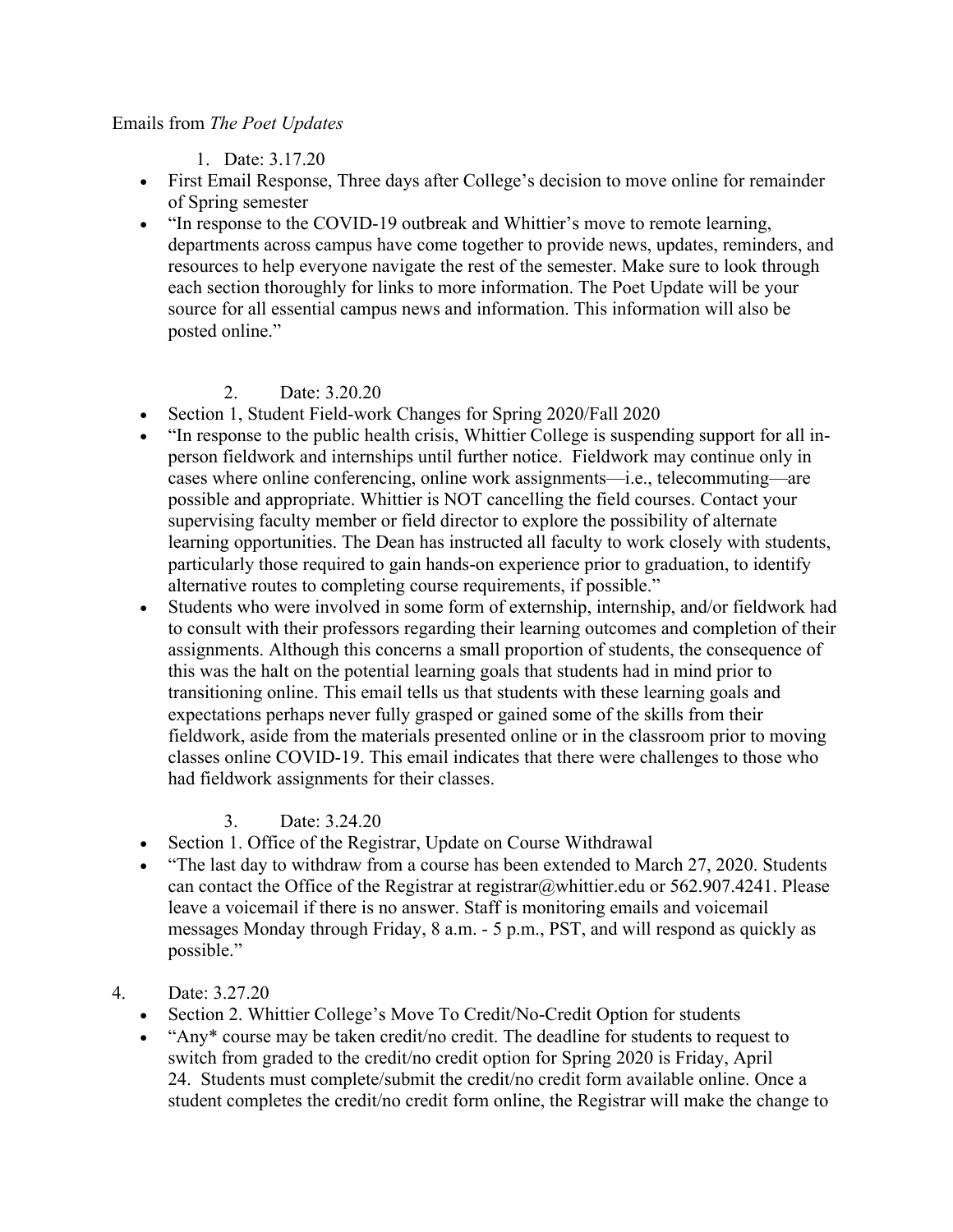the faculty grading option, and notify the faculty member of the request. Faculty please note, the credit/no credit option on the final credit entry will only show on the students who made the request. All other students will have letter grade options. \*Students enrolled in courses required by outside credentialing agencies (teaching credentials for example) should consult with their advisor and department chair before changing the grade option for the course. Whittier does not control the actions of outside credentialing agencies. Students enrolled in masters level courses should also consult with their instructor or advisor before changing their grade option."

# 5. Date: 3.31.20

- Section 2, Registration Date and Corresponding Correction
- "For returning students, priority registration will be April 13-17. Regular registration will be April 20-24. Students can register for Fall 2020 and JanTerm 2021. Juniors and Seniors can register for Fall, JanTerm, and Spring. Please contact your advisor to set up remote advising. Please check myWhittier to see your registration time ticket."
- 6. Date: 4.28.20
	- Section 1, Education Department Grading Policy (Graduate and Undergraduate)
	- "The Department of Education faculty has reached an agreement to adhere to current program policies regarding grading practices. The policies are as follows:
	- To successfully matriculate through any credential program as well as the master's program, candidates must earn an overall G.P.A of 3.0 (B) for all coursework. Any required course in which the candidate earns lower than a B- must be repeated, regardless of whether the course was taken at the graduate or undergraduate level.
	- Courses that are considered pre-requisites (e.g., a child development course, EDUC 300, EDUC 320, etc.) or count as a waiver for a program requirement (e.g., American Government & Politics) must be passed with a B- or better or they will not count. For example, a candidate who took an American Government course (e.g., PLSC 110) but did not earn at least a B- would still need to successfully pass the US Constitution Exam.
	- Therefore, any credential course or pre-requisite taken with the grading option of "credit/no credit" cannot be applied towards a preliminary credential through Whittier College's teacher education programs.

### 7. Date: 5.1.20

- Section 2, Grading Options Shift and Explanation of Changes for Students and Faculty
- "There have been some questions regarding grading for the current semester. Please read below for clarification:
- You may decide the grading option for each of your courses individually. Some courses may be taken for a grade and others for Credit/No Credit.
- Option 1, Graded This works as in previous semesters, EXCEPT, the faculty has eliminated failing grades. No student will receive an "F" – instead, you would receive a "NC" which wouldl [sic] not impact your GPA. Courses with a grade of A, B, C, or D all count toward graduation units.
- Option 2, Credit/No Credit if you earn a C- or higher your grade will be CR; below a C- is a NC. Neither grade impacts your GPA. NC does not count toward graduation units.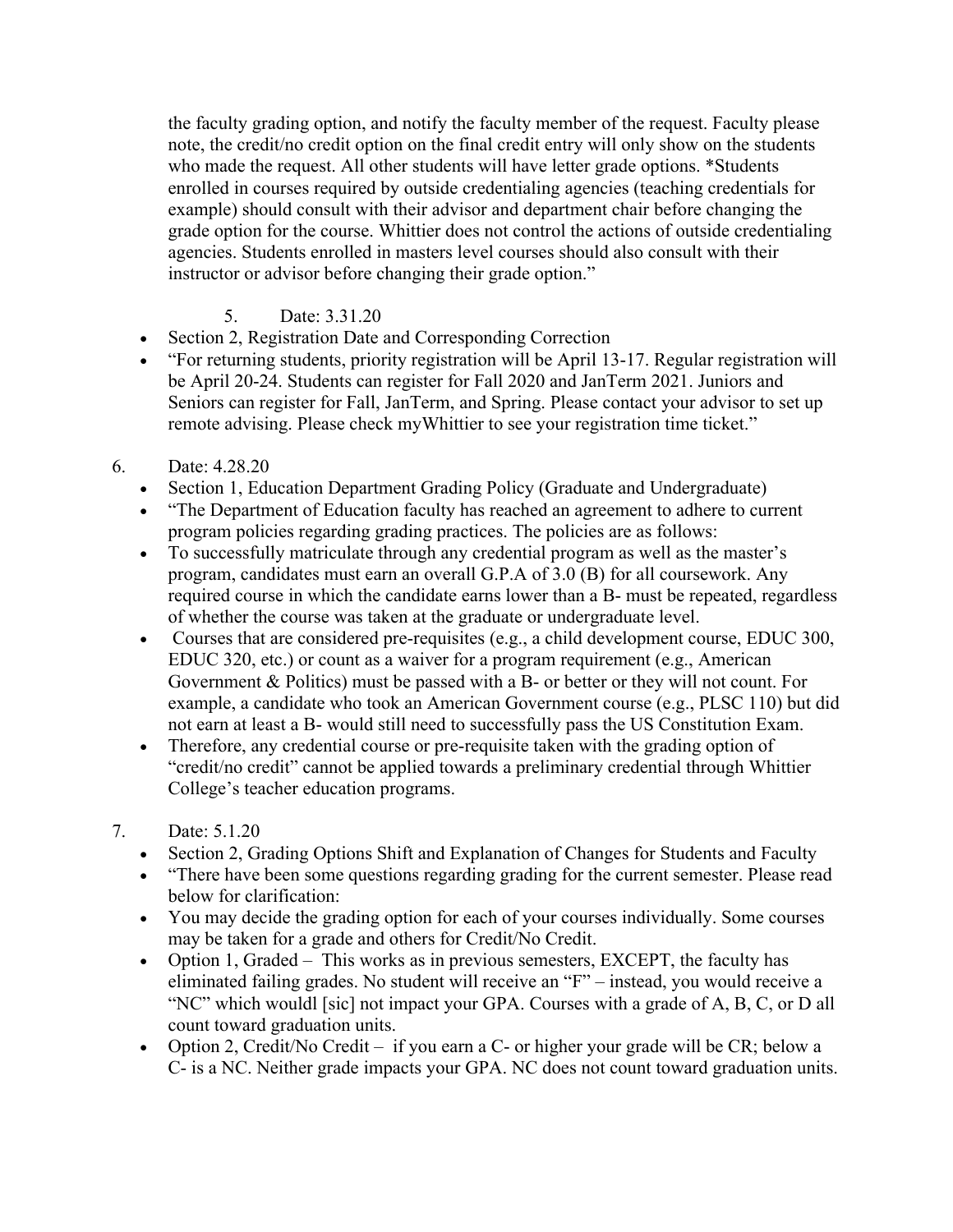The cut off for "Credit" is based on what other institutions will accept/recognize as transfer units and for graduate admissions.

- You have until the end of finals to decide on the grading option for any of your current courses.
- Other options If illness or other complications from the COVID-19 pandemic have disrupted your ability to complete work for courses you should talk to your professor(s) (if you haven't already done so). One option is to take an Incomplete in the course and thus have extended time to complete the work. Changes to your grade option can be made online.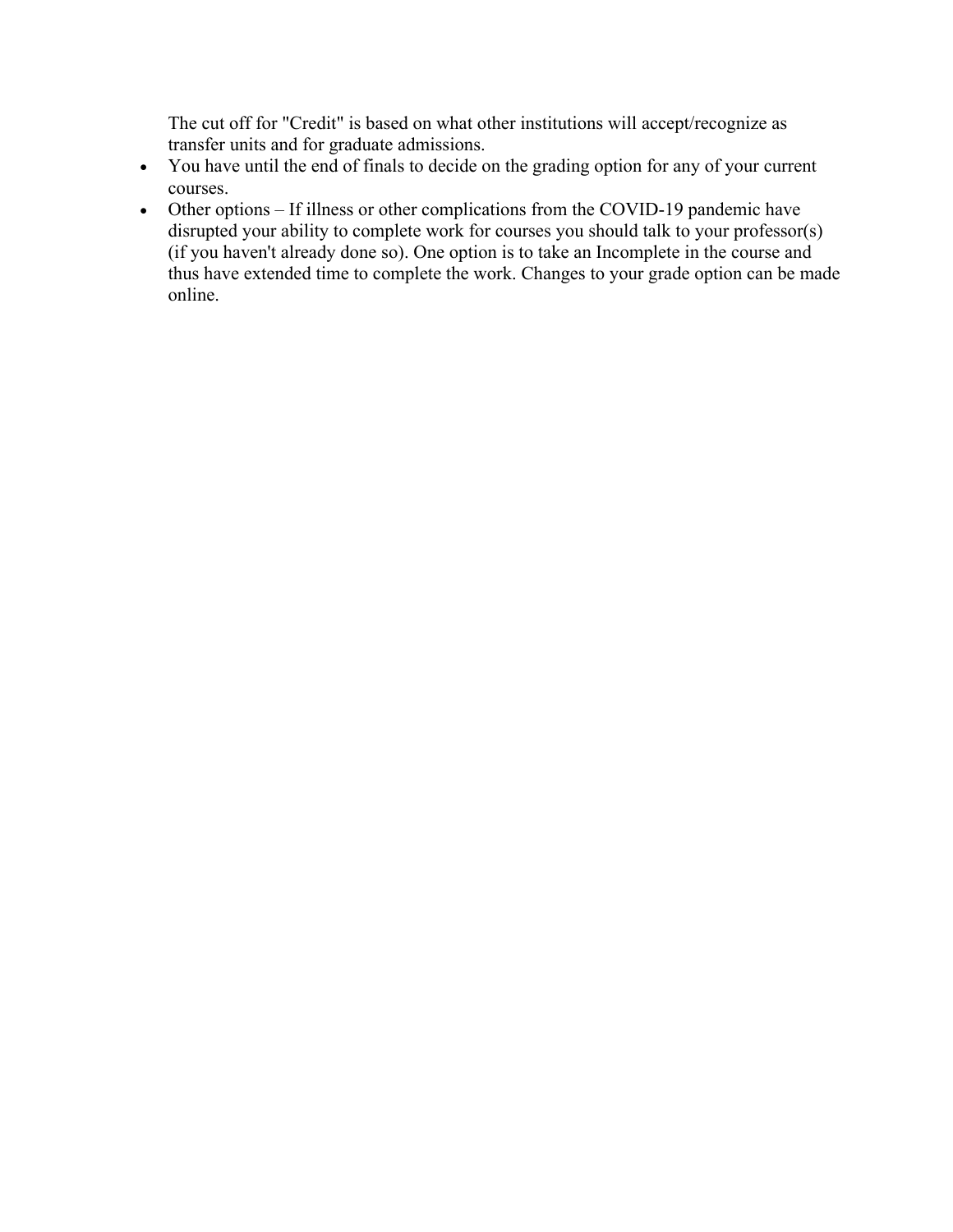

**Whang, Stephanie <swhang@poets.whittier.edu>**

# **Poet Update 3.24.20**

1 message

**Whittier College Office of Communications** <abarraza@whittier.edu> Tue, Mar 24, 2020 at 6:38 PM Reply-To: Whittier College Office of Communications <abarraza@whittier.edu> To: swhang@poets.whittier.edu

[View this email in your browser](https://mailchi.mp/ea0cfdcd56ad/poet-update-3808665?e=127bd8fa54)



**3.24.20** The *Poet Update* is your source for all essential campus news and information. Make sure to look through each section thoroughly for links to more information.

# **1. OFFICE OF THE REGISTRAR**

**The last day to withdraw from a course has been extended to March 27, 2020.**

Students can contact the Office of the Registrar at [registrar@whittier.edu](mailto:registrar@whittier.edu) or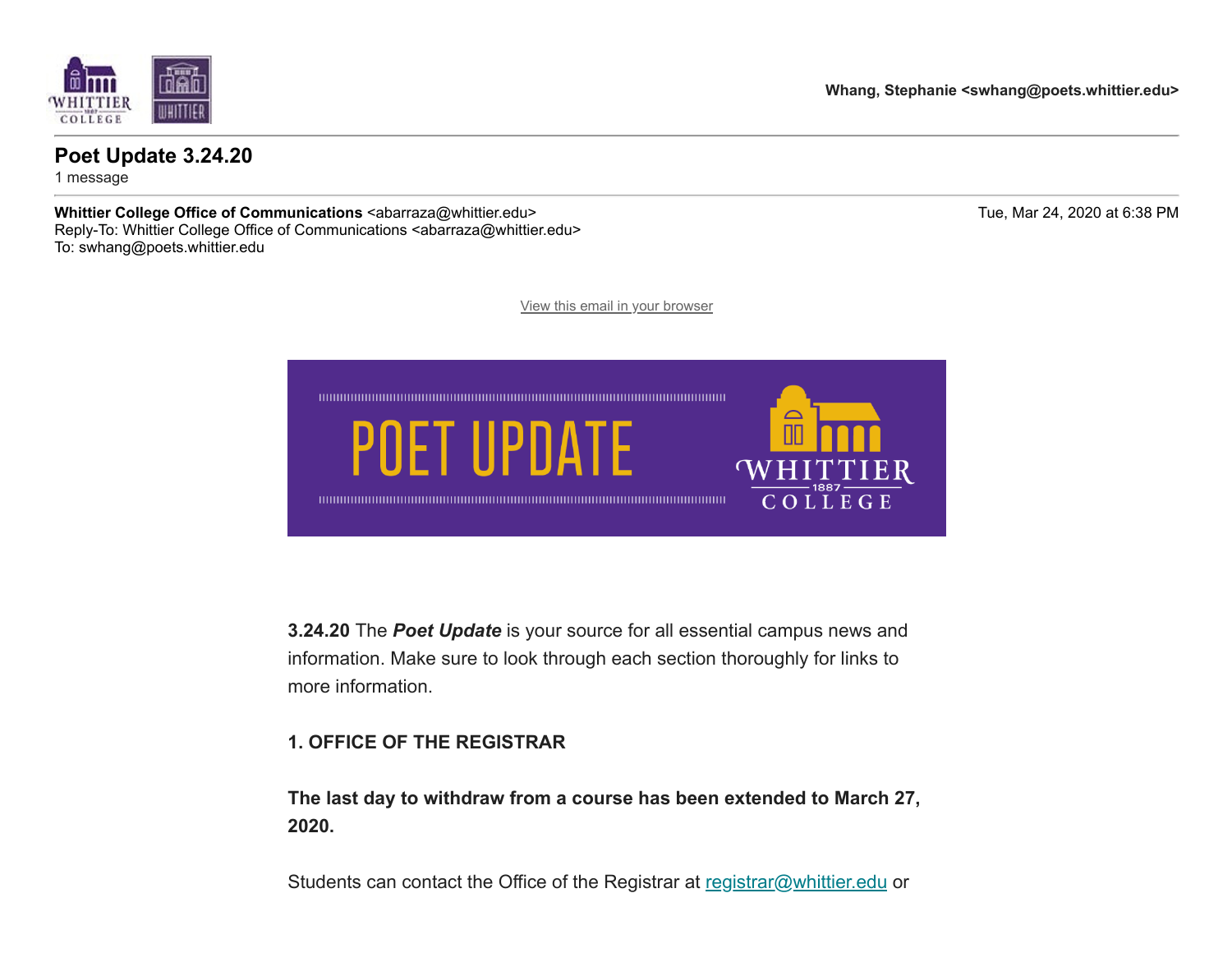562.907.4241. Please leave a voicemail if there is no answer. Staff is monitoring emails and voicemail messages Monday through Friday, 8 a.m. - 5 p.m., PST, and will respond as quickly as possible.

Online Services

- Transcript orders will take five to seven business days. The office is not processing rush or FedEx orders at this time.
- Online forms need to be filled out completely. Most forms can be saved to a computer.
- If a form requires a signature, it will be accepted at [registrar@whittier.edu](mailto:registrar@whittier.edu) if sent from a student's [poets.whittier.edu](http://poets.whittier.edu/) email address. Forms will not be accepted using alternate email addresses.
- If a form requires approval from an advisor or department chair, it can be sent to their [whitter.edu](http://whitter.edu/) email and the office will accept their email approval as signature.

For questions, contact [registrar@whittier.edu.](mailto:registrar@whittier.edu)

### **2. FELLOWSHIPS**

The deadline for on-campus fellowship opportunities is Friday, March 27, at midnight.

Students can learn more about each fellowship by visiting the [website](https://whittier.us3.list-manage.com/track/click?u=fbb7a4995b1996e279635fe61&id=1c6e4f6ac2&e=127bd8fa54) and can submit an application directly [online.](https://whittier.us3.list-manage.com/track/click?u=fbb7a4995b1996e279635fe61&id=e63a589b22&e=127bd8fa54)

Students who applied for and were awarded a paid internship, fellowship, or scholarship this year (September 2019 through Summer 2020) should contact [Associate Professor of Biology and Director of Fellowships Sylvia Lopez-](mailto:svetrone@whittier.edu)Vetrone. She would like to acknowledge this wonderful accomplishment with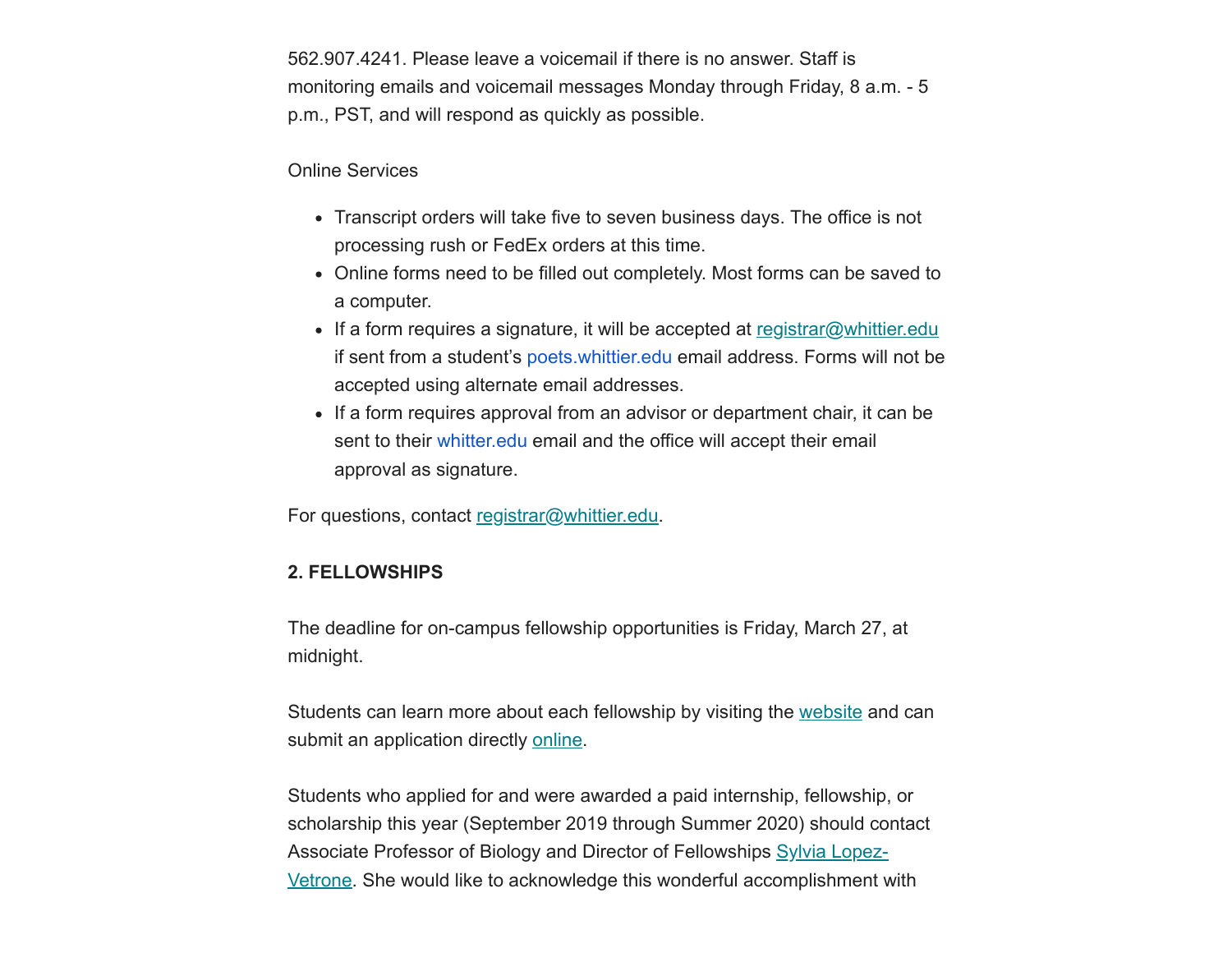the larger community. For questions or concerns, contact Professor Lopez-Vetrone directly at [svetrone@whittier.edu](mailto:svetrone@whittier.edu).

#### **3. STUDENT WORK-STUDY**

As a reminder, all work-study, including exception funding, students will continue to be paid for their regularly scheduled hours, until further notice. Students should communicate with their supervisors to get additional direction and remote work assignments.

#### **4. PAYROLL**

The Payroll Office now has a Payroll Resource Channel available on [my.whittier.edu](https://whittier.us3.list-manage.com/track/click?u=fbb7a4995b1996e279635fe61&id=5a08a3a978&e=127bd8fa54). The Payroll Resource Channel has all of the forms (fillable forms) that pertain to Payroll; such as tax forms, direct deposit forms, payroll schedules, monthly reporting logs, etc. To obtain access to this channel, please log into my whittier edu, and select the employee class tab that pertains to you. For example, if you are a staff member, please select the tab that says "Staff." If you are a faculty member, please select the tab that says "Faculty." If you are a student, please select that tab that says "Student."

#### **5. COMMENCEMENT REGALIA**

As was communicated earlier, the traditional all-College commencement exercises will be postponed and/or modified. Whittier faculty and staff are working on plans to ensure that the College can honor the accomplishments of our graduating seniors. At this time, regalia orders have been put on hold. As the plans for a celebration are developed, more updates will be provided on regalia and other matters.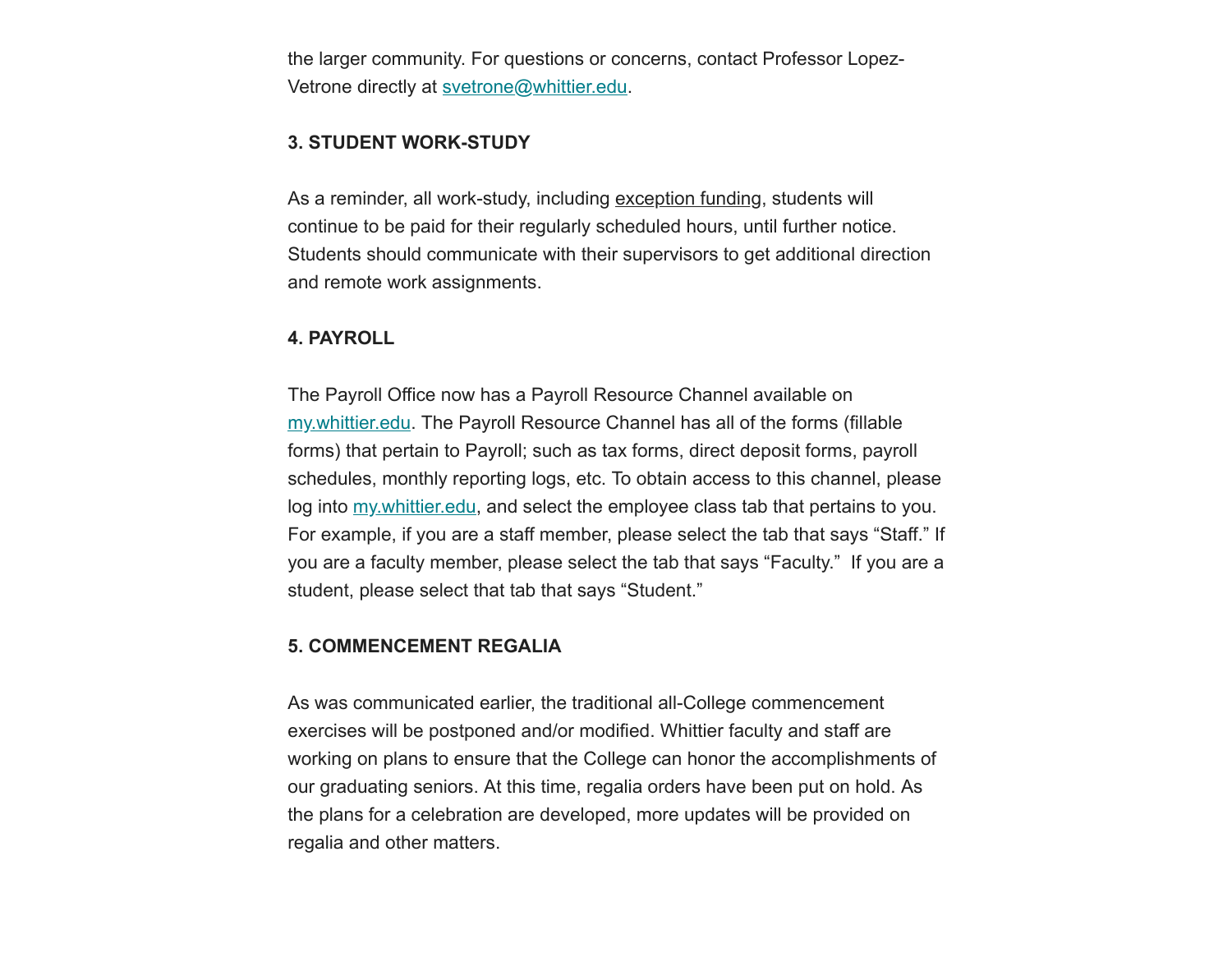Students who have already ordered regalia may request a refund from the vendor, Heff Jones.

# **6. RESIDENTIAL LIFE FAQS**

As the College continues to respond to the threat of COVID-19, Housing & Residential Life is here to assist and support students. The College has been communicating regular updates via email to students' Poet accounts. Frequently asked questions regarding residential life can be found [here](https://whittier.us3.list-manage.com/track/click?u=fbb7a4995b1996e279635fe61&id=3d20af0748&e=127bd8fa54).

# **7. PARKING**

Campus Safety will be closing down some of the parking lots on campus. This move will allow us to better monitor who is on campus and facilitate patrols during this time.

The following lots will be closed beginning Wednesday, March 25 at midnight:

- Shannon Center lot
- North Music (Broadoaks) lot
- Amphitheater lot

Residential students are not encouraged to leave vehicles on campus and the College does not assume responsibility for vehicles left on campus. Students wishing to leave a car on campus must email [CampusSafety@whittier.edu](mailto:CampusSafety@whittier.edu) to receive prior approval. Students will receive information about which lot they can park in and must drop off their car keys at Campus Safety prior to leaving campus.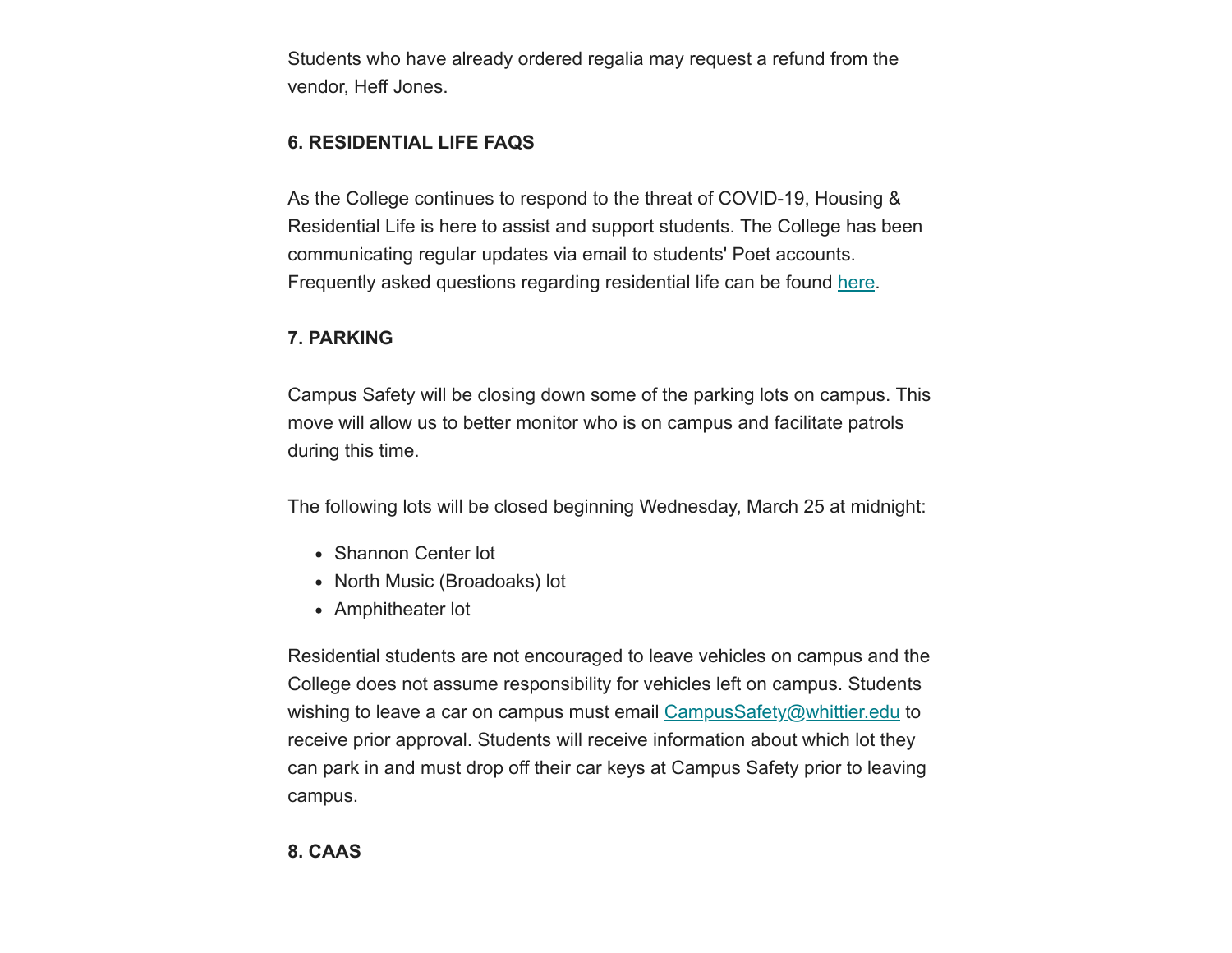All tutoring services are now online. For access, students will need the tutors' personal meeting ID numbers, which are included in the attached [schedule.](https://whittier.us3.list-manage.com/track/click?u=fbb7a4995b1996e279635fe61&id=e257c46c32&e=127bd8fa54)

For more information, see all CAAS updates on the website. If students have questions, would like to schedule an appointment, or are having issues accessing CAAS services, they can call 562.907.4816 or email [caas@poets.whittier.edu.](mailto:caas@poets.whittier.edu)

#### **9. LIBRARY**

Online research skills are more important than ever as the College shifts to online courses for the rest of the semester. Take advantage of the extensive and reputable sources available through the Wardman Library's online databases. Resources include eBooks, academic journals, newspapers, magazines, streaming video, and more.

To showcase this collection and share skills for searching and evaluating material, the library will host live workshops on Tuesday, March 24 and Thursday, March 26, from 12:30 to 1:30 p.m. Participants can register online or join the [Zoom session](https://whittier.us3.list-manage.com/track/click?u=fbb7a4995b1996e279635fe61&id=0c0b3bd43e&e=127bd8fa54) (meeting ID: 745 050 5820). A video of the workshop will also be available afterwards on the library's website.

#### **10. CENTER FOR CAREER AND PROFESSIONAL DEVELOPMENT**

The Center for Career and Professional Development is available to support students and is operating remotely. Students are encouraged to make appointments by logging into their **Handshake** account.

Upcoming workshop dates will be posted online and will be accessible via [Handshake.](https://whittier.us3.list-manage.com/track/click?u=fbb7a4995b1996e279635fe61&id=bceac6589e&e=127bd8fa54)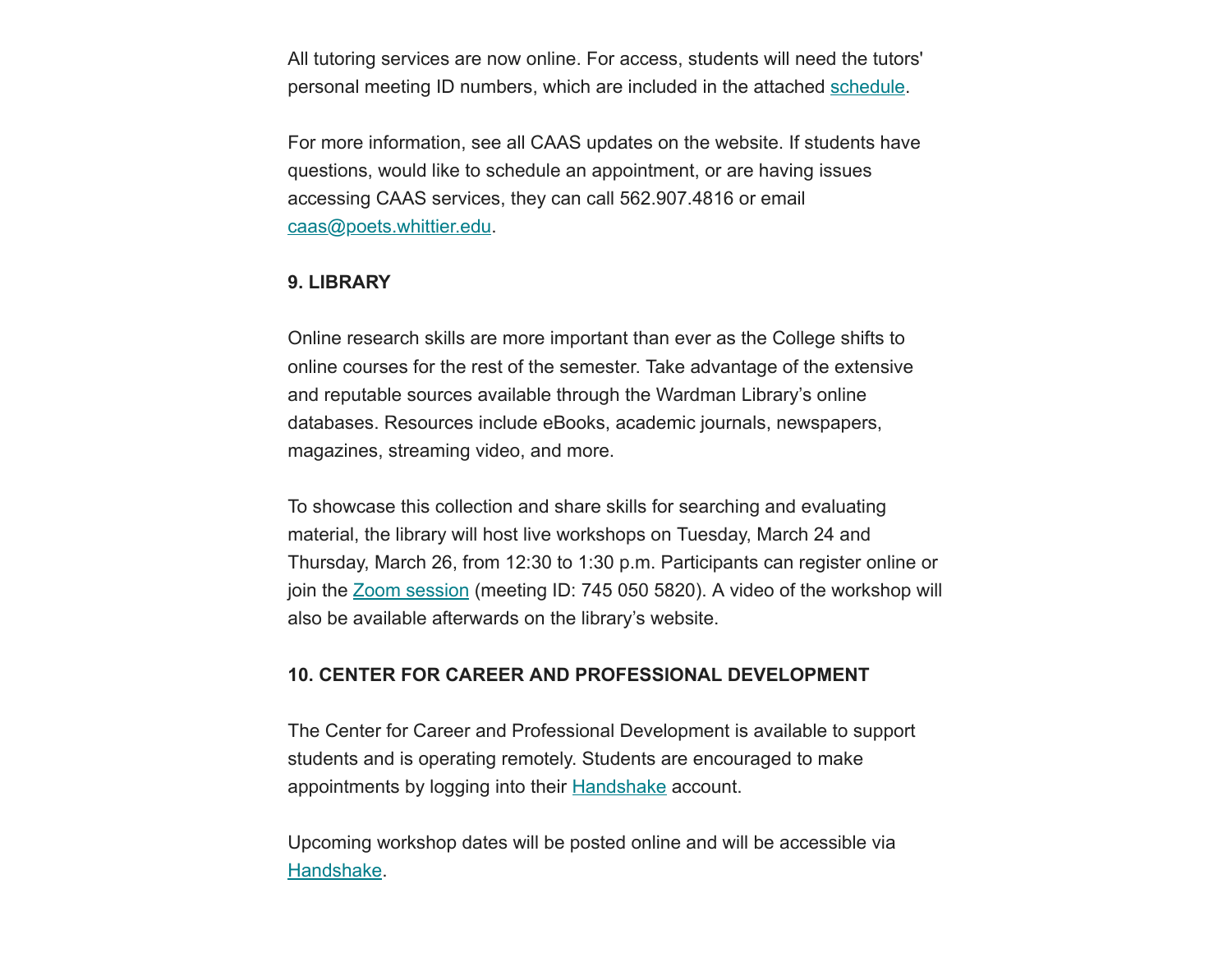# **11. OFFICE OF STUDENT ENGAGEMENT**

The staff in the Office of Student Engagement (OSE) is available to support students during this time of transition to remote learning. Professional staff is accessible on a remote basis with all available during times listed on **Engage**.

Additionally, the OSE will be hosting the following workshops via Zoom:

- [Coordinating Organization Meetings Remotely](https://whittier.us3.list-manage.com/track/click?u=fbb7a4995b1996e279635fe61&id=d376528266&e=127bd8fa54), Thursday, March 24 at 4 p.m. PST.
- [Census 2020 Info Session](https://whittier.us3.list-manage.com/track/click?u=fbb7a4995b1996e279635fe61&id=10d4ef5f95&e=127bd8fa54), Thursday, March 24 at 6 p.m. PST.
- [Engage, Online Programming, and Attendance Tracking,](https://whittier.us3.list-manage.com/track/click?u=fbb7a4995b1996e279635fe61&id=a1caef0717&e=127bd8fa54) Monday, March 30 at 11 a.m. PST.
- [Hosting Online Programming for your Organization](https://whittier.us3.list-manage.com/track/click?u=fbb7a4995b1996e279635fe61&id=3b3af3da73&e=127bd8fa54), Tuesday, March 31 at 11 a.m. PST

The OSE encourages students, faculty, and staff to log in to **Engage** to view a full list of upcoming programs. For assistance with using Engage, contact the office at [studentengagement@whittier.edu](https://whittier.us3.list-manage.com/track/click?u=fbb7a4995b1996e279635fe61&id=fb852ad957&e=127bd8fa54).

# **12. OFFICE OF EQUITY AND INCLUSION**

Support and services from the Office of Equity and Inclusion (OEI) are available to students via email, Zoom, and phone. For questions, support, or to schedule an appointment, email [oei@whittier.edu](https://whittier.us3.list-manage.com/track/click?u=fbb7a4995b1996e279635fe61&id=1cd0c76ef9&e=127bd8fa54).

The OEI will continue to host programming via online platforms. See **[Engage](https://whittier.us3.list-manage.com/track/click?u=fbb7a4995b1996e279635fe61&id=638d9f7a54&e=127bd8fa54)** for dates and follow @wcforequity on Instagram and Facebook for resources, updates, and to stay connected.

# **13. POET PANTRY**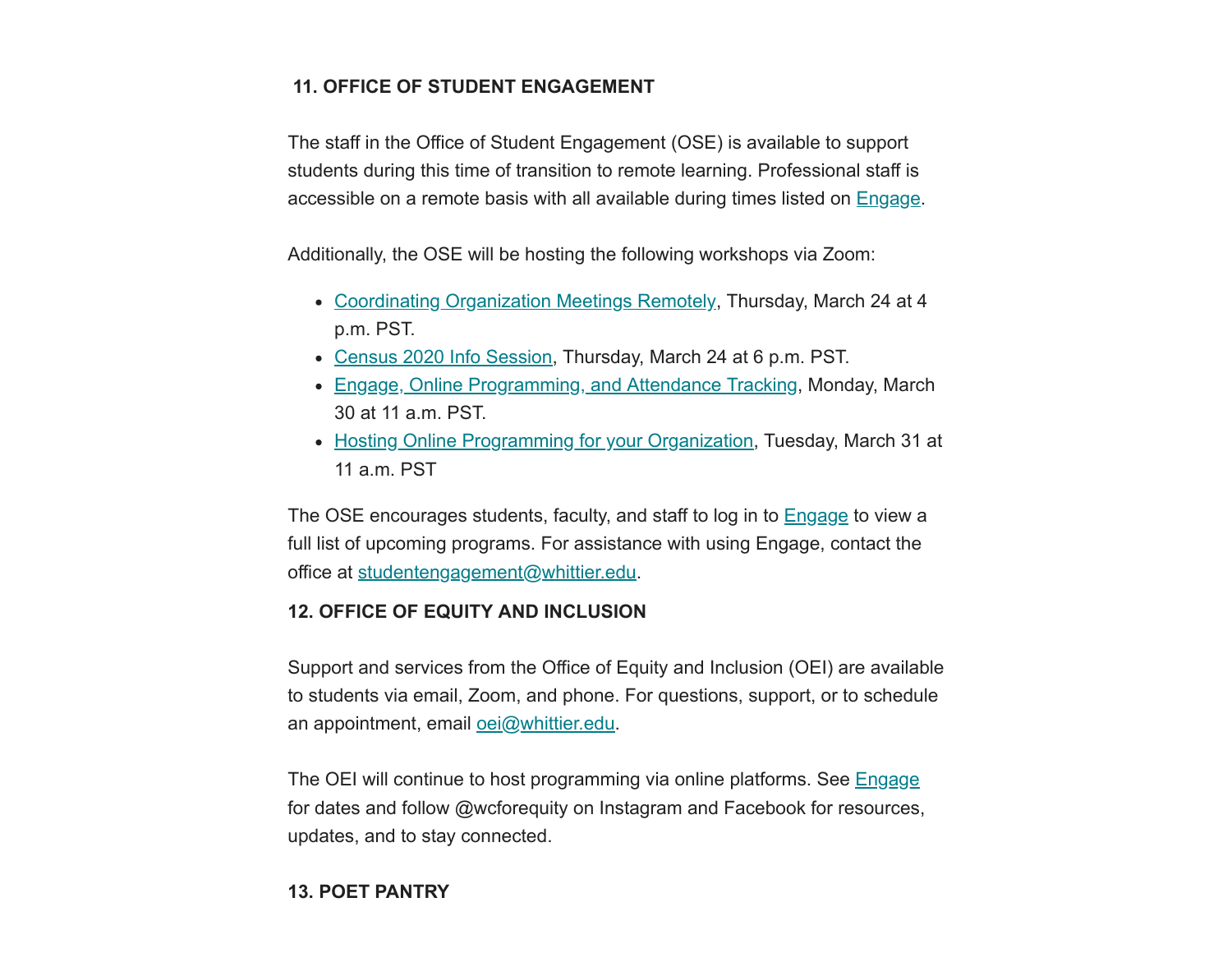The Poet Pantry is now closed. For additional community resources, please visit the [website.](https://whittier.us3.list-manage.com/track/click?u=fbb7a4995b1996e279635fe61&id=70f437f7a1&e=127bd8fa54)

Please note, the Campus Inn will continue its prepackaged to-go program for residential students only.

#### **14. HUMAN RESOURCES**

All communication with the Human Resource department should be done via email to [whittierhr@whittier.edu](https://whittier.us3.list-manage.com/track/click?u=fbb7a4995b1996e279635fe61&id=5ea3bb5e82&e=127bd8fa54) or by emailing the staff member directly. General phone questions can be directed to 562.907.4208. Hours of operation can be found [online.](https://whittier.us3.list-manage.com/track/click?u=fbb7a4995b1996e279635fe61&id=0cb5788edc&e=127bd8fa54)



*Copyright © 2020 Whittier College, All rights reserved.* Whittier College students receive weekly news and updates from the Office of Communications.

> **Our mailing address is:** Whittier College [13406 Philadelphia St](https://www.google.com/maps/search/13406+Philadelphia+St?entry=gmail&source=g) P.O. Box 634 Whittier, CA 90608

[Add us to your address book](https://whittier.us3.list-manage.com/vcard?u=fbb7a4995b1996e279635fe61&id=10e33fceee)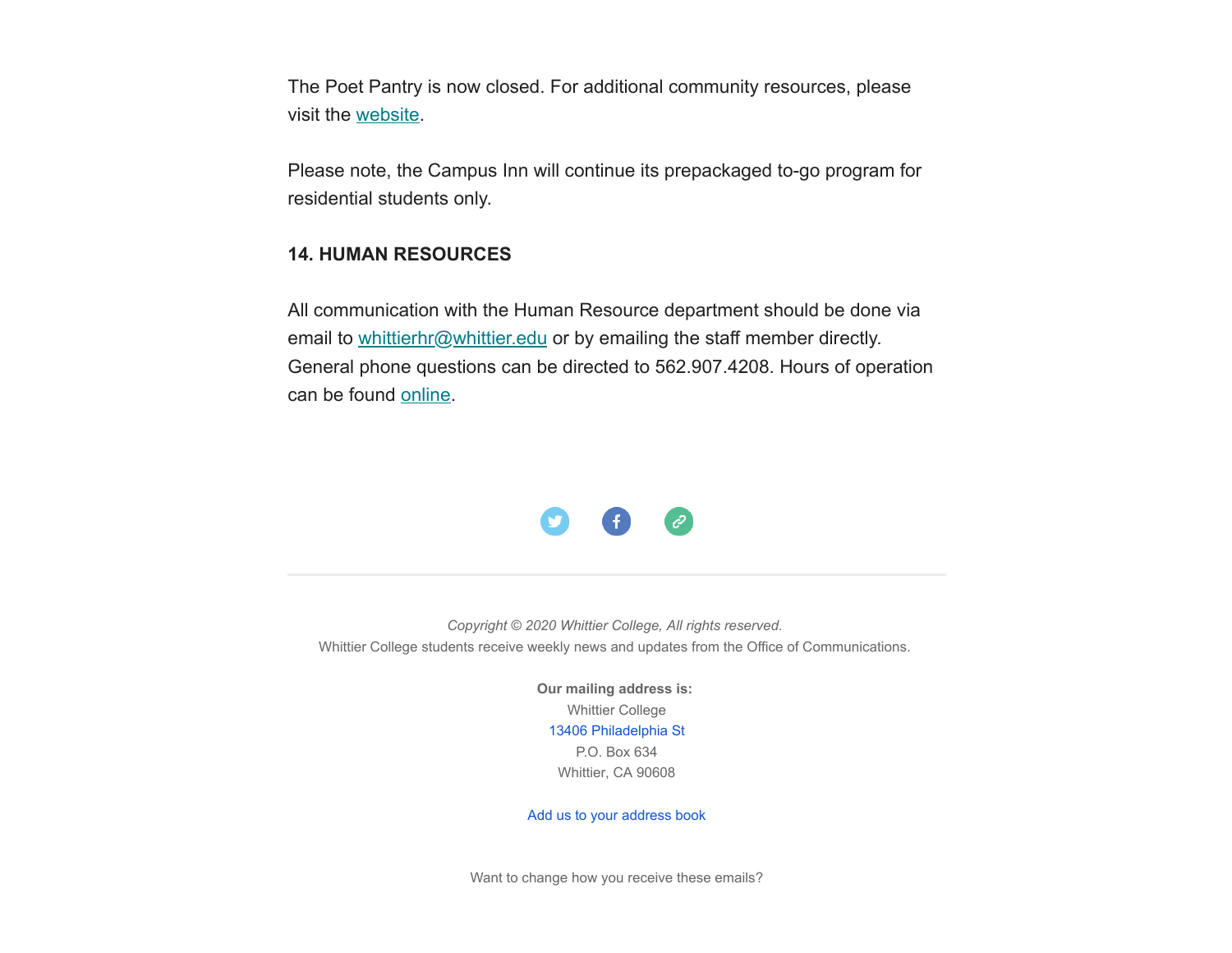

**Whang, Stephanie <swhang@poets.whittier.edu>**

# **Poet Update 3.27.20**

2 messages

**Whittier College Office of Communications** <abarraza@whittier.edu> Fri, Mar 27, 2020 at 5:14 PM Reply-To: Whittier College Office of Communications <abarraza@whittier.edu> To: swhang@poets.whittier.edu

[View this email in your browser](https://mailchi.mp/0801e5badeda/poet-update-3808677?e=127bd8fa54)



**3.27.20** The *Poet Update* is your source for all essential campus news and information. Make sure to look through each section thoroughly for links to more information.

# **1. NEW REGISTRATION DATES**

For returning student priority registration has been pushed back to **April 6-10**. Regular registration will be **April 20-24**.

Students can register for Fall 2020 and JanTerm 2021.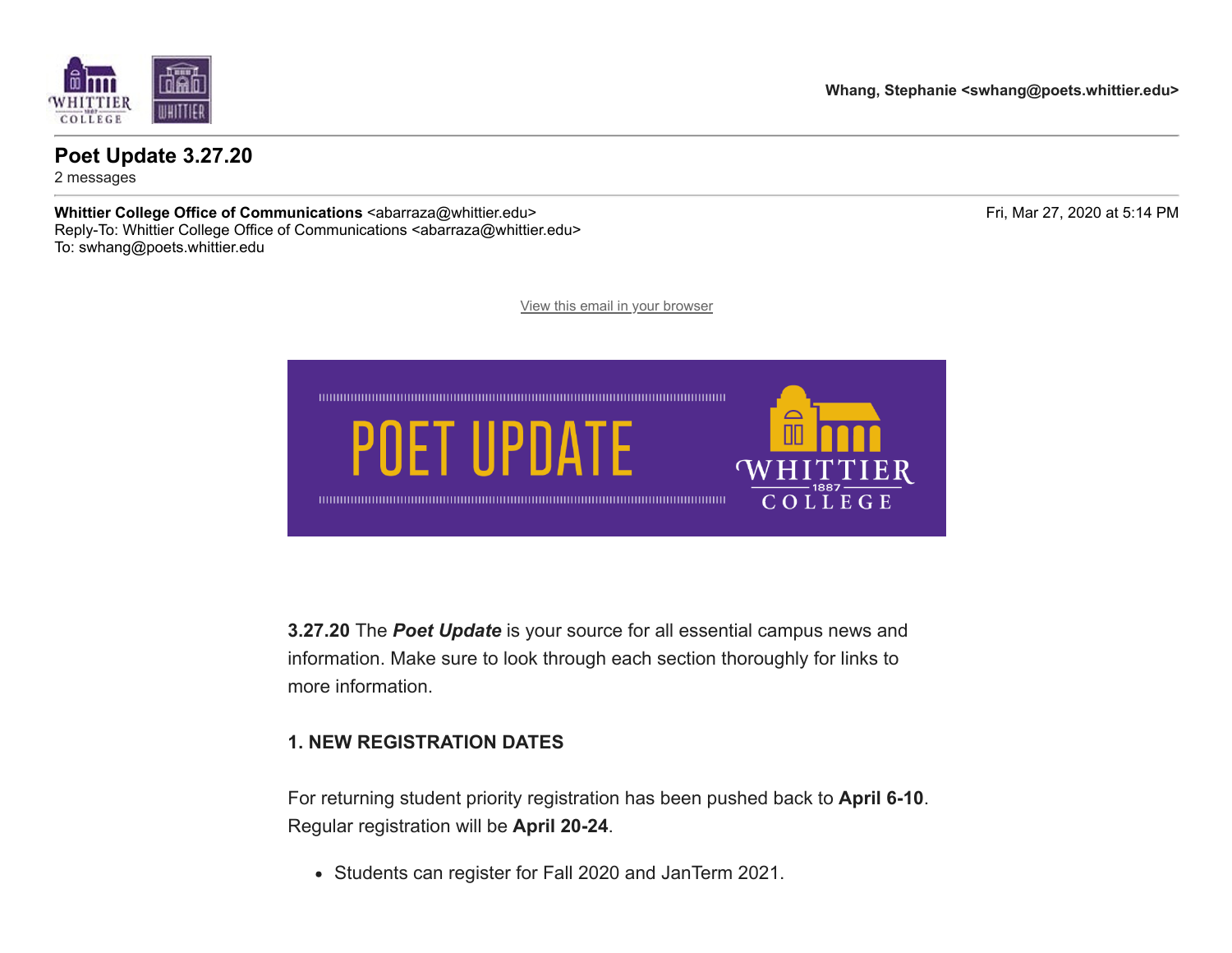Juniors and Seniors can register for Fall, JanTerm, and Spring.

Please contact your advisor to set up remote advising. Please check **myWhittier** to see your registration time ticket.

### **2. CREDIT/NO-CREDIT OPTION**

Any\* course may be taken credit/no credit. The deadline for students to request to switch from graded to the credit/no credit option for Spring 2020 is **Friday,** April 24. Students must complete/submit the **credit/no credit form** available online.

Once a student completes the credit/no credit form [online,](https://whittier.us3.list-manage.com/track/click?u=fbb7a4995b1996e279635fe61&id=f765922d97&e=127bd8fa54) the Registrar will make the change to the faculty grading option, and notify the faculty member of the request. *Faculty please note, the credit/no credit option on the final credit entry will only show on the students who made the request. All other students will have letter grade options.*

*\*Students enrolled in courses required by outside credentialing agencies (teaching credentials for example) should consult with their advisor and department chair before changing the grade option for the course. Whittier does not control the actions of outside credentialing agencies. Students enrolled in masters level courses should also consult with their instructor or advisor before changing their grade option.* 

### **3. TEACHING CREDENTIALING & GRAD PROGRAM**

For students in the teacher education program, Whittier College is working with the California Department of Education and the California Commission on Teacher Credentialing to determine the impact the current COVID-19-related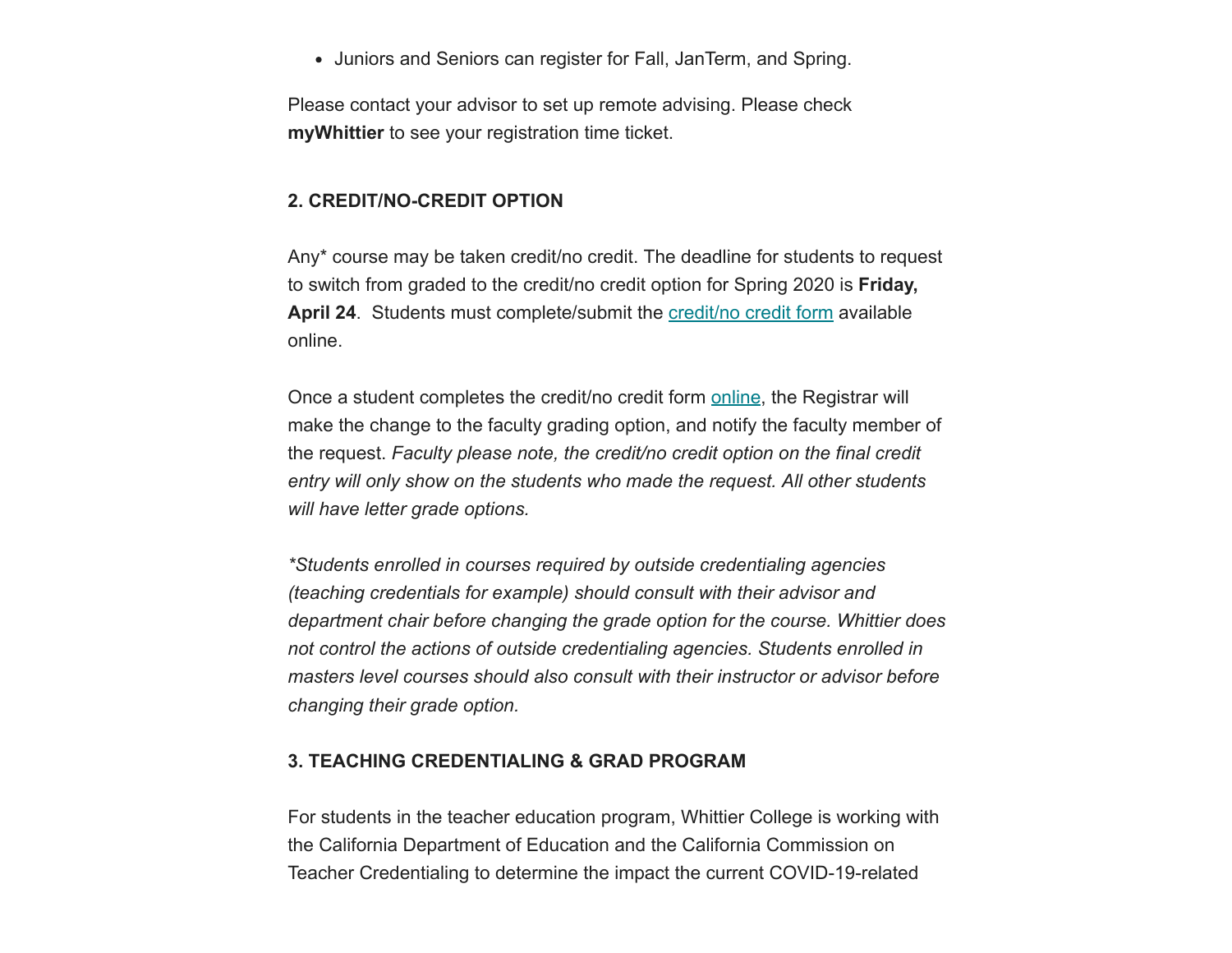restrictions will have on credentialing programs.

Summer registration for the graduate program will begin **April 27**. More details will be forthcoming.

#### **4. FINANCIAL AID**

If a student's family's income has been significantly impacted as a result of the COVID-19 situation and they are concerned with their ability to pay tuition next year, they can contact the **[Financial Aid Office](https://whittier.us3.list-manage.com/track/click?u=fbb7a4995b1996e279635fe61&id=ab8f753ce8&e=127bd8fa54)** for guidance on how to approach the process for the 2020-21 academic year, including what documentation they may need to provide.

Students with a changed family situation who have current balances can contact the Business Office at **businessoffice@whittier.edu** or 562.907.4207.

# **5. WE WANT TO HEAR FROM YOU! (STUDENT SURVEY)**

Please take this [online survey](https://whittier.us3.list-manage.com/track/click?u=fbb7a4995b1996e279635fe61&id=23af81336a&e=127bd8fa54) to help administrators understand your current needs as the College is shifting to online and remote learning.

### **6. PAYROLL**

Students and staff who typically pick up payroll checks will receive their checks in the mail at their permanent home address on the scheduled pay date. There is no option to pick it up in person. Student employees can still enroll in direct deposit by completing an authorization form. For further inquiries contact lyette Vargas or [Jessica Rangel.](mailto:jalvare5@whittier.edu)

# **7. GET CAREER HELP**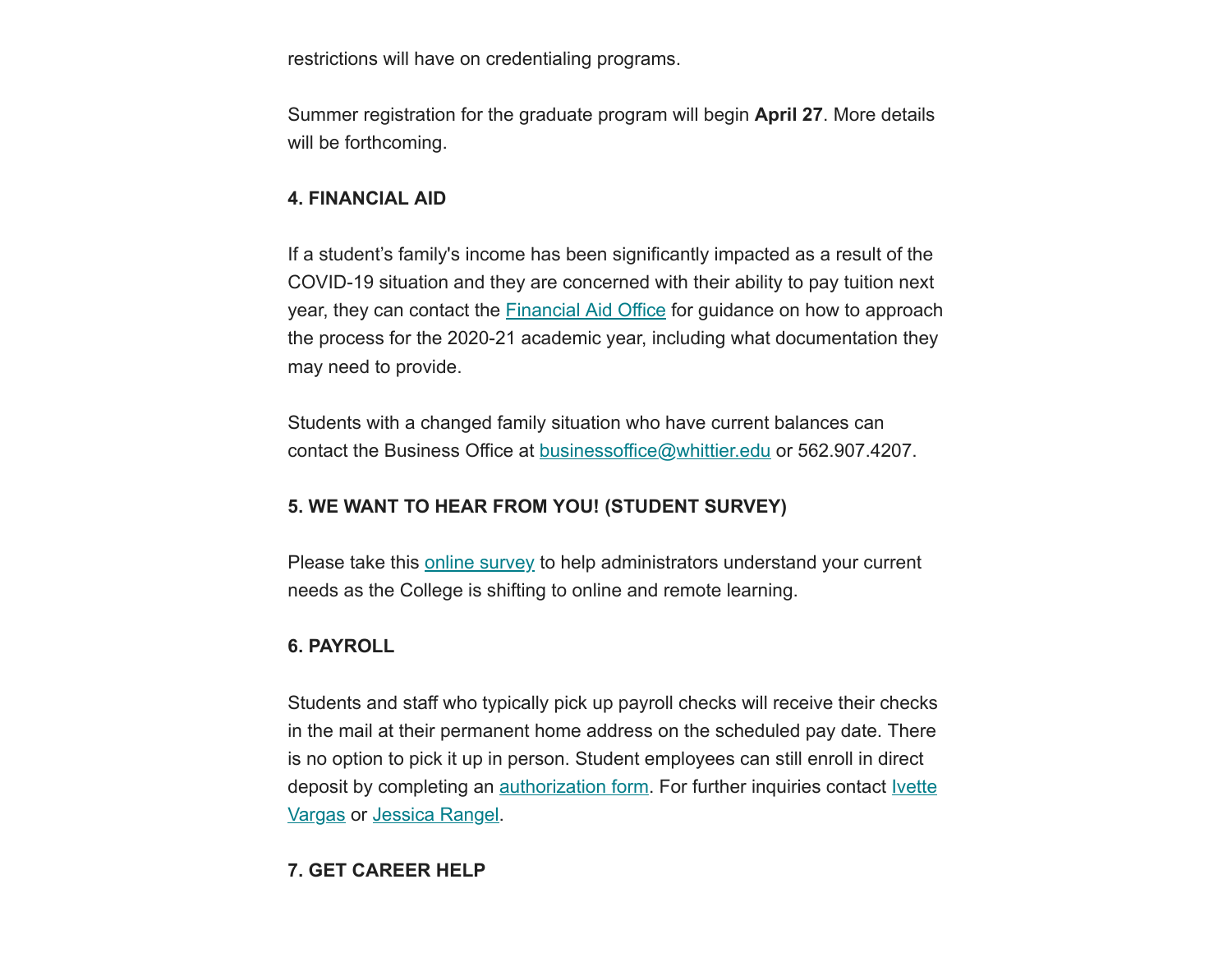Online drop-in sessions for students will be available beginning on Wednesday, April 1. Sessions will take place on a weekly basis from  $8$  to 11 a.m. and 1 to 4 p.m. For more information, students can log on to [Handshake](https://whittier.us3.list-manage.com/track/click?u=fbb7a4995b1996e279635fe61&id=2b06067661&e=127bd8fa54).

Zoom meeting login information:

8 - 11 a.m: Meeting ID 970 729 868

1 - 4 p.m.: Meeting ID 868 858 410

### **8. TUTORING AND ACADEMIC SUPPORT**

CAAS staff are accessible through [email](mailto:caas@whittier.edu) -- students should include their name, student ID number, and a detailed message of what they need support with and a staff member will respond.

CAAS has also made available the following online workshop for students: [Welcome to the Web! Making the Smooth Transition into Online Learning](https://whittier.us3.list-manage.com/track/click?u=fbb7a4995b1996e279635fe61&id=12500ed6fc&e=127bd8fa54). This workshop discusses strategies aimed at helping students succeed as they make the transition from in-class instruction to online learning. There are also links to helpful resources and tools in the video's description box. Students can access this and future workshops on the [CAAS Workshop web page.](https://whittier.us3.list-manage.com/track/click?u=fbb7a4995b1996e279635fe61&id=b720d17de3&e=127bd8fa54)

### **9. COMMENCEMENT UPDATE**

More information, including a Commencement survey for students, is coming next week. Be on the lookout for it and provide your feedback.

**10. AWSC**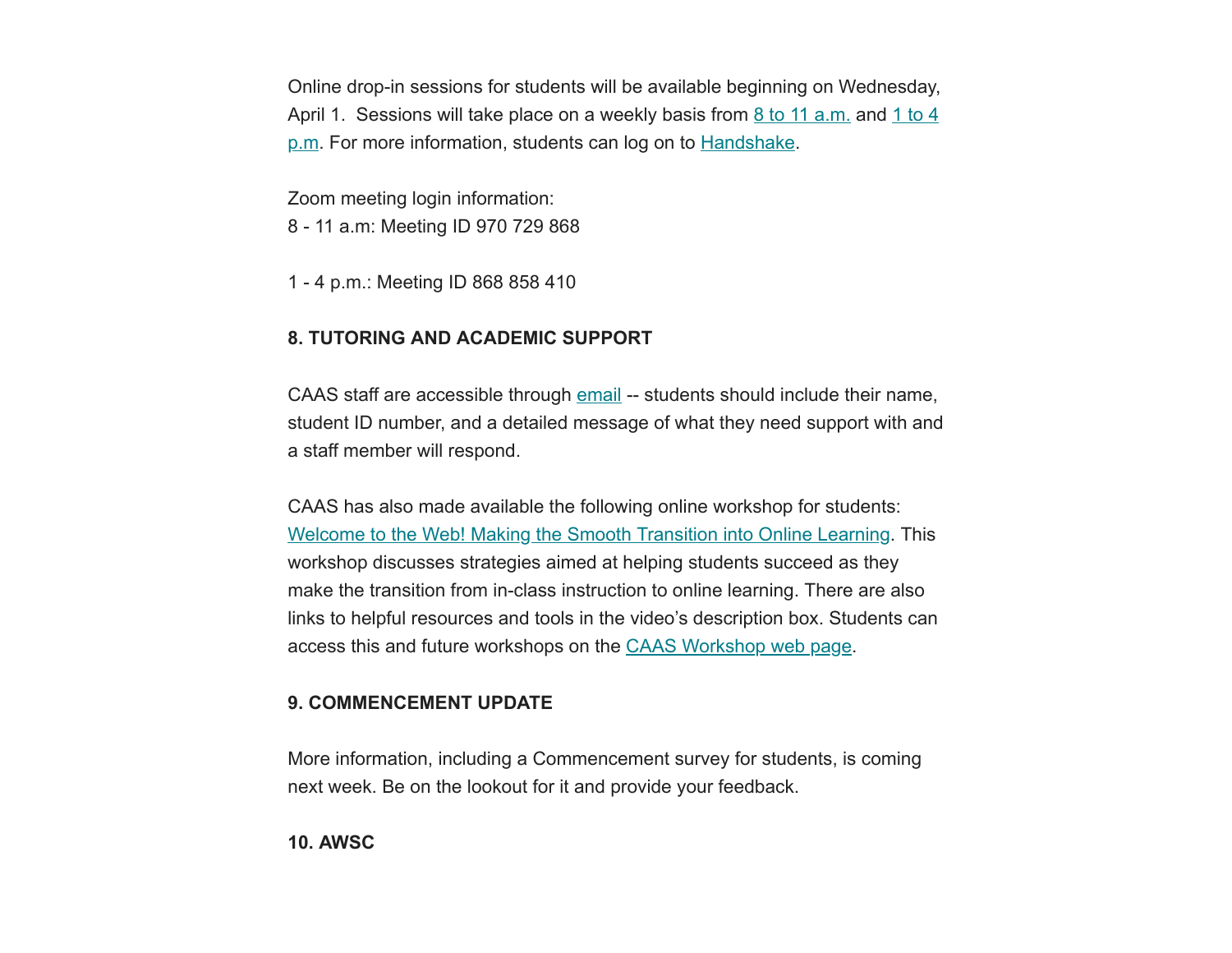[Students: The ASWC Senate Elections Committee has updated the elections](https://whittier.us3.list-manage.com/track/click?u=fbb7a4995b1996e279635fe61&id=cab7ace46a&e=127bd8fa54) code. Senate will possibly be voting on approving this updated version so that it can apply to the upcoming elections.

Please review the code and send any questions to ASWC Senate Secretary Amber Brost at [abrost@poets.whittier.edu](mailto:abrost@poets.whittier.edu).

#### **11. LIBRARY**

Wardman Library has a vast number of e-resources available to students, faculty, and staff at any time and from anywhere. In this [online workshop](https://whittier.us3.list-manage.com/track/click?u=fbb7a4995b1996e279635fe61&id=e8d109e0b4&e=127bd8fa54), librarian Azeem Khan, introduces the research process, finding, evaluating, and organizing sources. The workshop is helpful to students working on a research project and looking for academic articles, eBooks, newspaper, magazines, or even streaming videos.

#### **12. ZOOM BACKGROUNDS**

As students, faculty, and staff navigate the online world to stay connected, the Office of Communications is sharing a few [photos of campus](https://whittier.us3.list-manage.com/track/click?u=fbb7a4995b1996e279635fe61&id=8c14b2c38e&e=127bd8fa54) which can be used as backgrounds for any Zoom meeting for those can.

#### **13. ASK AN EXPERT: JULIE COLLINS-DOGRUL**

As individuals practice social distancing to help keep each other healthy, it's important to learn different ways to remain connected to our communities. In [this video,](https://whittier.us3.list-manage.com/track/click?u=fbb7a4995b1996e279635fe61&id=b1ca3a7312&e=127bd8fa54) Associate Professor of Sociology Julie Collins-Dogrul explains the important difference between social distancing and social isolation.